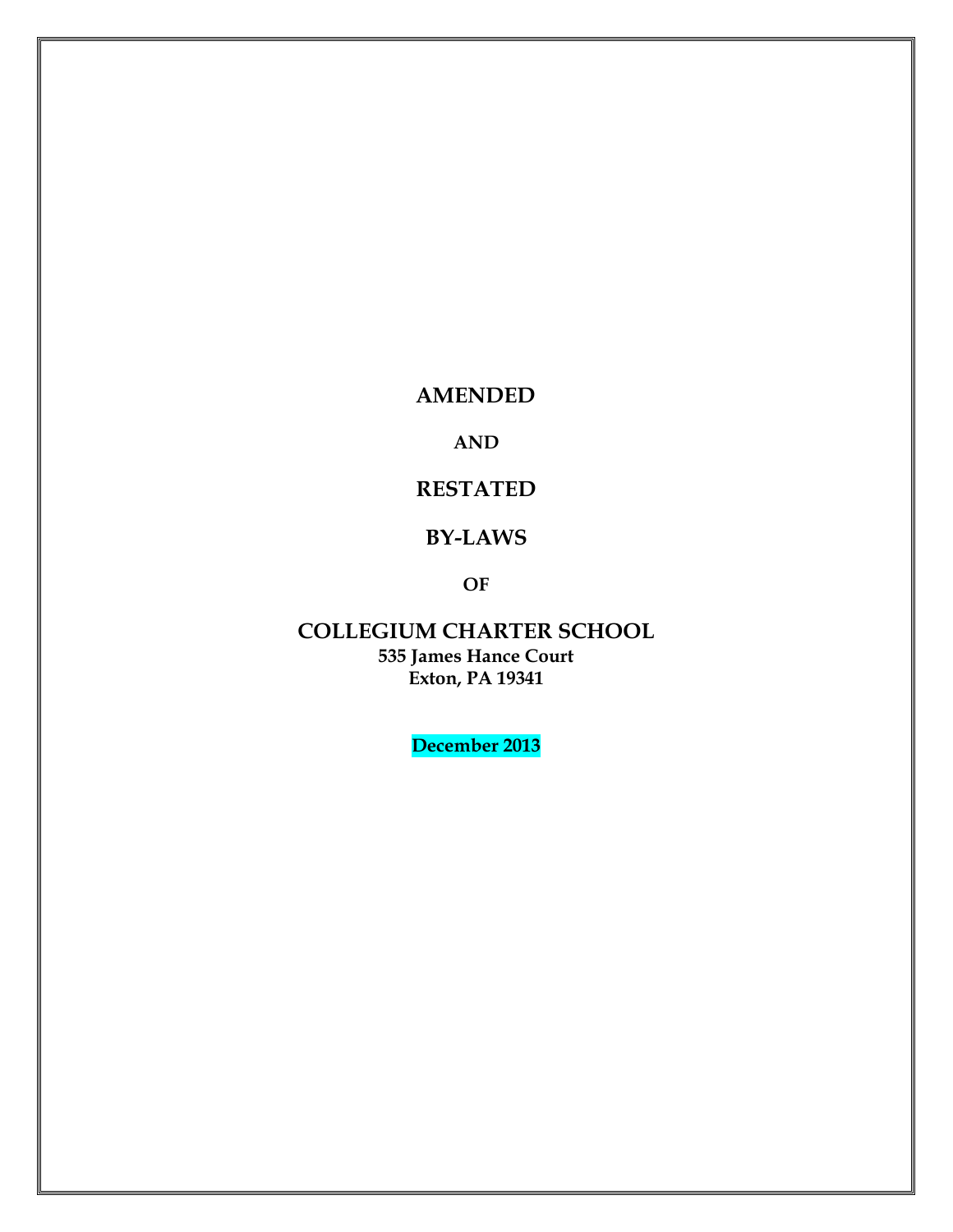# **Section 1. Name, Objects and Purposes, Mailing Address, Corporate Seal, and Fiscal Year**

- **1.1** Name. The name of this nonprofit corporation shall be COLLEGIUM CHARTER SCHOOL, hereafter referred to as the "Charter School."
- **1.2** Objectives and Purposes. The objectives and purposes of the Charter School are: (1) to provide quality public education for children without regard to race, color, ethnic origin, religion, disability, sex or sexual orientation and to advance the interests of public school students through the promotion and advocacy of community schools; (2) to stimulate the development of innovative programs in public education; (3) to provide opportunities for innovative learning and assessments; (4) to provide parents and students with greater options in choosing a public school; and (5) to hold teachers, parents, and school administrators accountable for the student educational process. The Charter School is incorporated under the Nonprofit Corporation Law of 1988, as amended, of the Commonwealth of Pennsylvania, and shall be organized and operated exclusively for charitable, scientific, literary and educational purposes permitted within the scope of Section 501(c)(3) of the Internal Revenue Code of 1986, as amended, including the purposes specified in Act No. 1997-22 of the General Assembly of the Commonwealth of Pennsylvania known as and referred to herein as the "Charter School Law." In furtherance of these purposes, the Charter School may exercise all rights and powers conferred by the laws of the Commonwealth of Pennsylvania upon nonprofit corporations and schools formed pursuant to the Charter School Law.
- **1.3** Mailing Address. The mailing address of the Charter School shall be:

COLLEGIUM CHARTER SCHOOL 535 James Hance Court Exton, PA 19341

The Board of Trustees may change this address as necessary.

- **1.4** Fiscal Year. The fiscal year of the Charter School shall, unless otherwise decided by the Trustees, end on June 30 of each calendar year.
- **1.5** Corporate Seal. The Trustees may adopt and alter the corporate seal.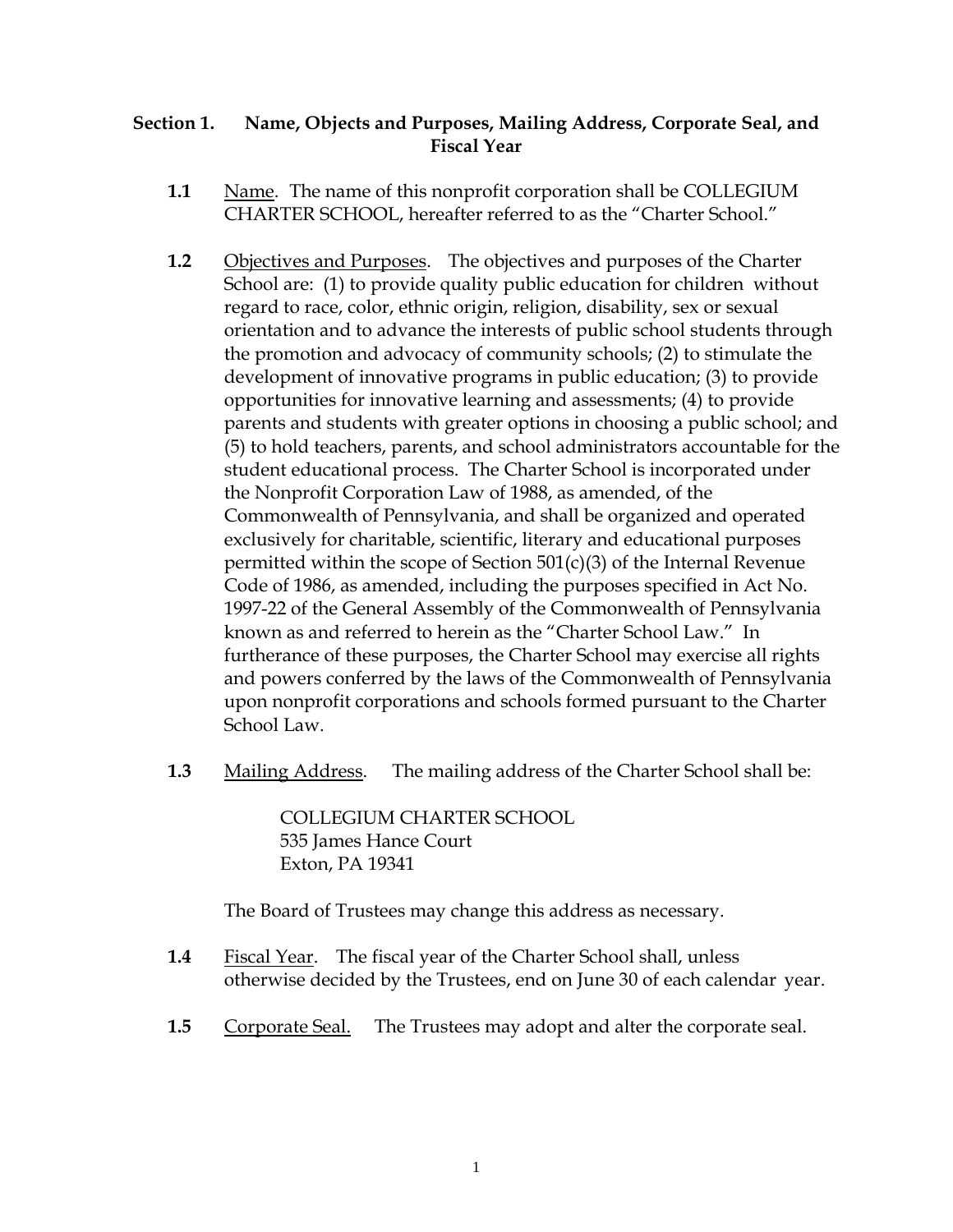### **Section 2. Membership**

**2.1** Membership. Unless or until the Articles of Incorporation of the corporation are amended to provide otherwise, Charter School shall have no members. Any provision of law requiring notice to, the presence of, or the vote, consent or other action by members of the corporation in connection with such matter shall be satisfied by notice to, the presence of, or the vote, consent or other action by the Board of Trustees. No certificates of membership shall be issued at any time.

# **Section 3. Board of Trustees**

- **3.1** Composition. The Board of Trustees shall be composed of not less than five (5) and not more than nine (9) natural persons of full age. No member of the Board of School Directors of the West Chester School District shall serve on the Board of Trustees.
- **3.2** Election of Trustees. Nominations shall be placed before the Charter School Board of Trustees as needed at any regularly scheduled or special meeting open to the public. Nominations may be made by the Nominating Committee or by any Trustee. The Trustees will cast an open, public ballot. A simple majority of a quorum is required for election. Those Board candidates put forth for consideration by the Nominating Committee must provide a complete and up to date resume, references, background check clearances as required by law and Collegium's Volunteer Policy, a Statement of Financial Interest Form (PA Ethics Commission Form), and any other documents required by law at the time of nominiation. These documents must be presented prior to the vote of the Board and with sufficient time for members to review prior to the vote.
- **3.3** Initial Appointment of Trustees. The initial Trustees will be appointed by those who incorporate the Charter School, with the appointments to become effective upon incorporation and shall continue until the end of the terms specified pursuant to this Section 3.3. The terms of the initial Trustees shall be staggered so that the terms of two or more Trustees expire in two years and the terms of two or more Trustees expire in three years. Terms shall be assigned to individual initial Trustees by lot.
- **3.4** Tenure. Each Trustee, after the initial Trustees, shall hold office for three years, unless the Trustee dies, resigns, is removed, or becomes disqualified. The term of office of each Trustee, after the initial Trustees, shall be for a period effective upon appointment and qualification and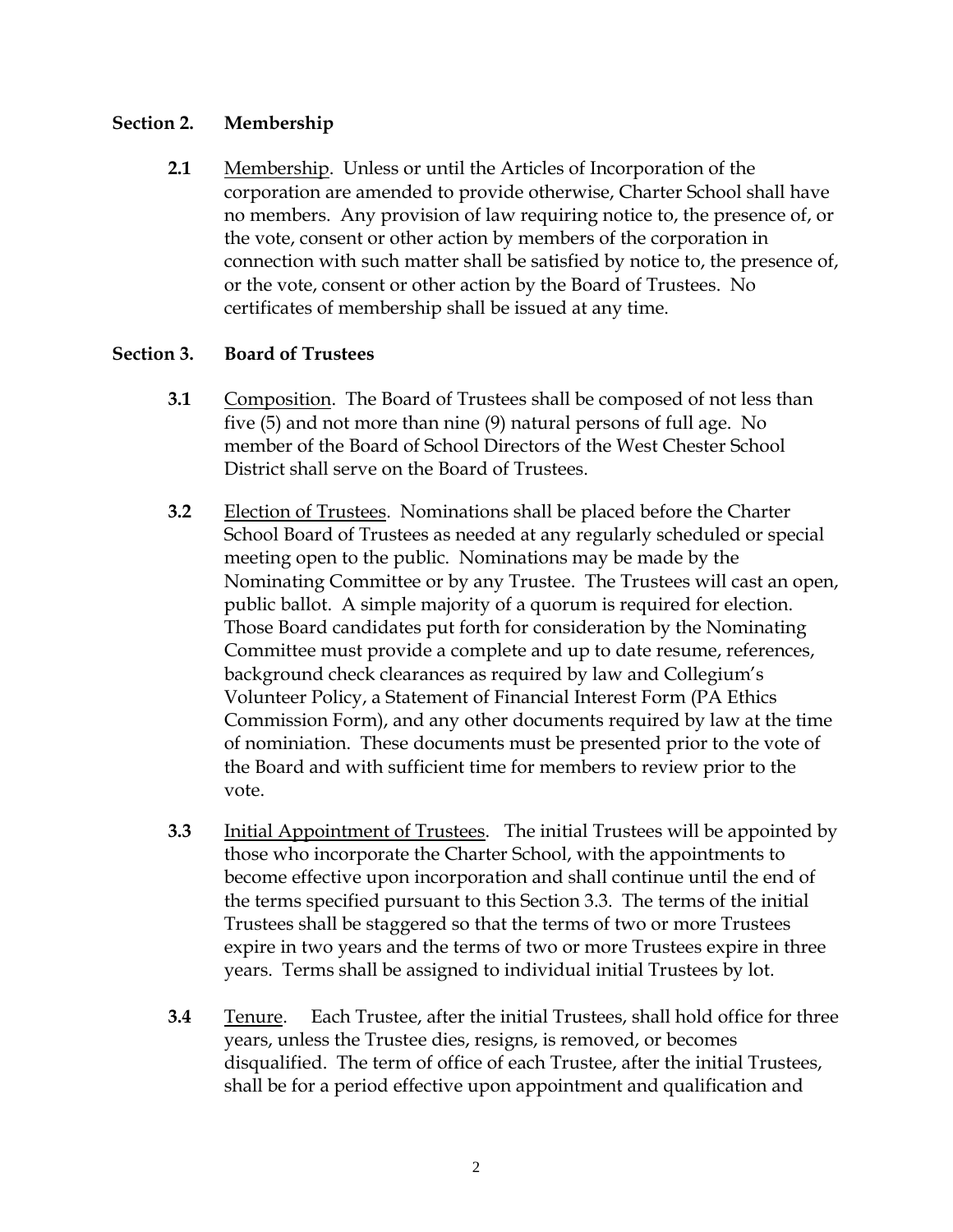ending three years after the expiration of the term which such Trustee is appointed to fill.

3. 4.1 During their tenure, Trustees must provide an annual Statement of Financial Interest Form (PA Ethics Commission Form) to Collegium and be in compliance with background check clearances as required by law, Collegium's Volunteer Policy, the Board of Trustees' Code of Ethics, the Board of Trustees' Conflict of Interest Policy, and the Board of Trustees' Standards of Conduct Policy. Failure to provide the documents could be grounds for removal from the Board.

- **3.5** Resignation. Any Trustee may resign by delivering a written resignation to the Board of Trustees. Such resignation shall become effective upon receipt unless it is specified to be effective at some time later. An email, directed to the President or to the Vice President if from the President, sent from a known email address is sufficient for purposes of submitting a written letter of resignation.
- **3.6** Vacancies. Any vacancies on the Board of Trustees, shall be filled by a vote of the Board of Trustees. Each trustee so elected to fill a vacancy shall hold office for the remainder of the predecessor's unexpired term. If a trustee resigns by giving notice specifying that such resignation shall be effective at a future time, the Board of Trustees shall have the power to elect a successor to take office when the resignation shall become effective.
- **3.7** Authority. The Board shall have and exercise the corporate powers prescribed by the laws of the Commonwealth of Pennsylvania, and more particularly described in the Charter School Law and the Charter (the "Charter") of the Charter School. The essential function of the Board shall be policy making, the assurance of sound management, and active participation in the provision of necessary funds. The Board has ultimate responsibility to determine general, academic, financial, personnel and related policies deemed necessary for the administration and development of the Charter School in accordance with its stated purposes and goals. More specifically, the Board's authority shall be, without limitation:
	- (a) to approve policies and procedures regarding employment, including but not limited, to appointment, promotion, contracts, leaves of absence, fringe benefits, qualifications of professional and nonprofessional staff, professional development and dismissal of employees;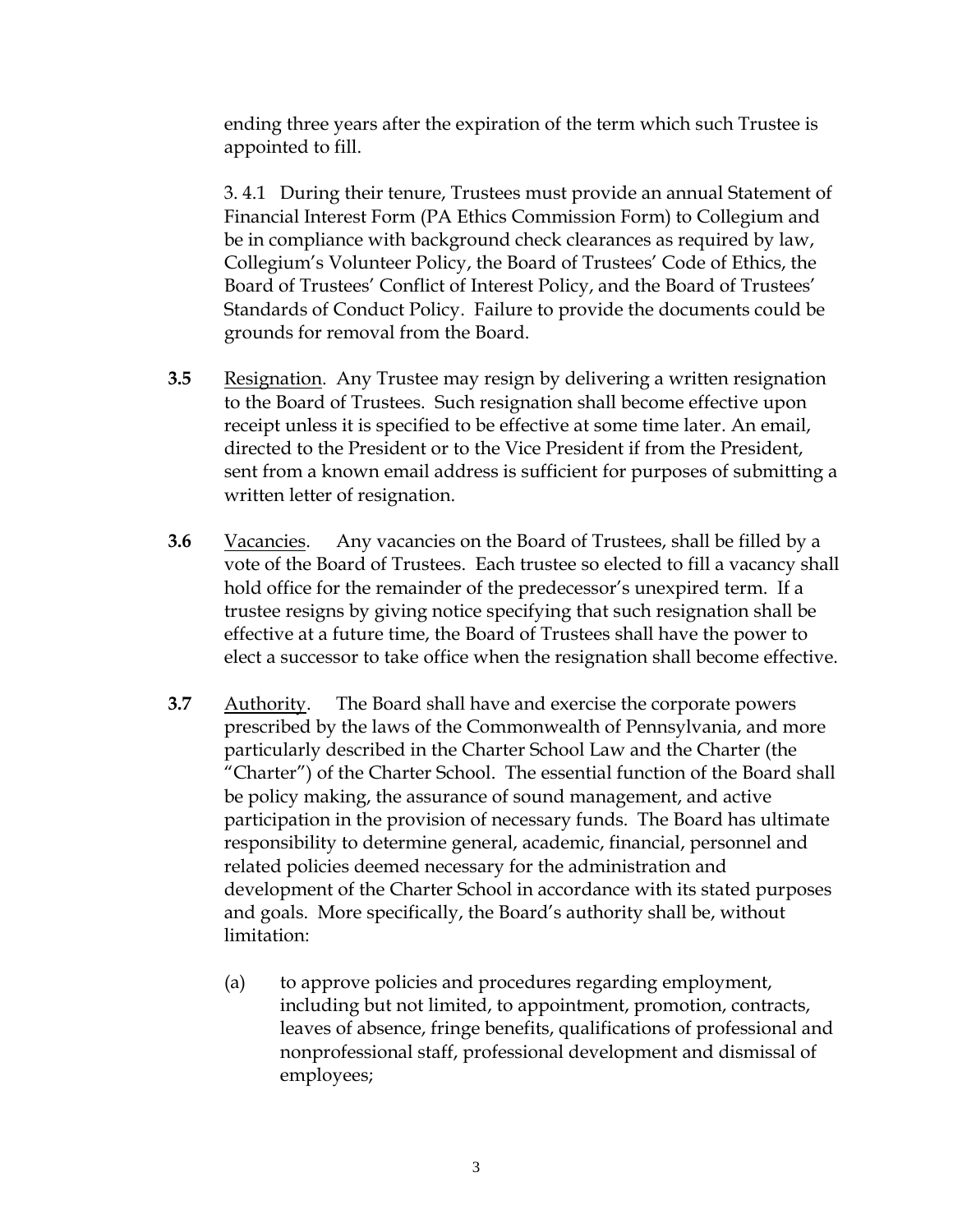- (b) to adopt the curriculum or courses of study and text books;
- (c) to authorize the acquisition, management and disposition of all property and physical facilities, having due respect for the corporate purpose, including the construction renovation and upkeep of the physical plant. As prescribed by the Charter School Law, the Board and contractors shall be restricted and subject to certain statutory requirements governing construction projects as set forth in Section 1715-A (10) of the Public School Code of 1949, as amended 24 P.S. 17-1715-A;
- (d) to approve institutional documents and policy statements at the Board's discretion to assure compliance with the Articles of incorporation, By-Laws, Charter, and Board Policy;
- (e) to sue and be sued, complain and defend and participate as a party or otherwise, but only to the same extent and upon the same condition that political subdivisions and local agencies can be sued;
- (f) to make contracts and leases for the procurement of services, equipment, and supplies;
- (g) to incur temporary debts in anticipation of the receipt of funds;
- (h) to solicit and accept any gifts or grants for Charter School purposes;
- (i) to establish the annual academic calendar;
- (j) to adopt and approve the annual budget and to make revisions therein;
- (k) to establish enrollment policies and procedures;
- (l) to adopt and approve policies and procedures to assess student achievement;
- (m) to approve or ratify all contracts as determined by the policy on contracting;
- (n) to be final arbiter of all disciplinary matters;
- (o) to authorize any annual audit by an independent certified public accountant;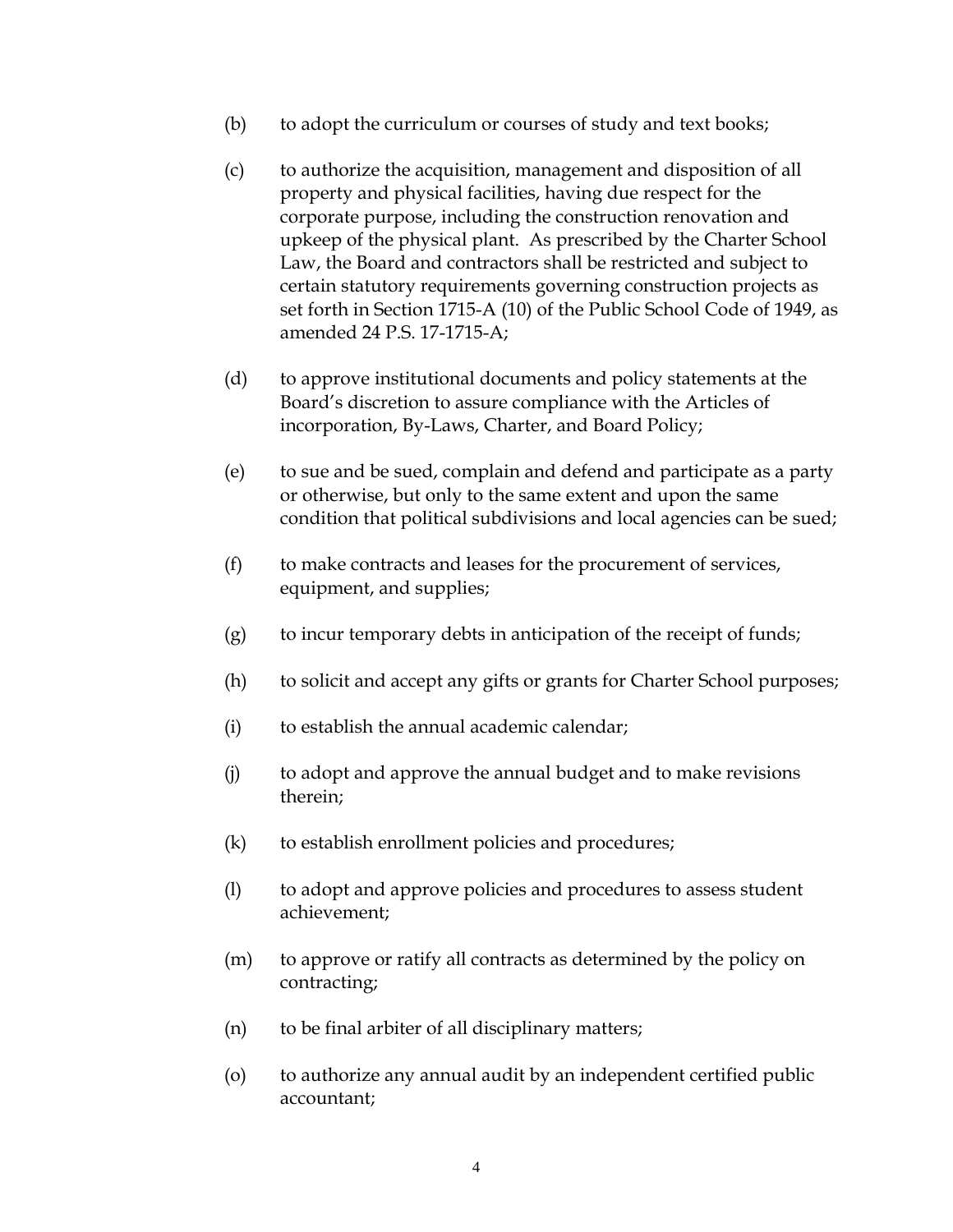- (p) to fix the salary or other compensation of the Chief Executive Officer, Principals, teachers, and other employees of the Charter School;
- (q) to approve all personnel actions;
- (r) to designate depositories of Charter School funds;
- (s) to have and exercise all of the powers and means appropriate to effect the purpose or purposes for which the Charter School is chartered; and
- (t) to have and exercise all other powers enumerated in the Nonprofit Corporation Law or otherwise vested by law in the corporation and not consistent with the Charter School Law.
- **3.8** Committees. The trustees may elect or appoint committees (which may include individuals who are not Trustees of the Charter School) as they determine necessary. Each committee shall be chaired by a Trustee, unless otherwise agreed by the Trustee. At any meeting of a committee, a quorum for the transaction of business shall consist of a majority of the members of such committee. The members of any committee shall serve on the committee at the pleasure of the Trustee. Any committee may create subcommittees when needed.
	- **3.8.1** Permanent Committees. Permanent committees will be formed to handle on-going business of the Charter School. These committees may include:
		- (a) Nominating Committee. The Nominating Committee shall accept applicants for open Trustee positions, set forth the time frame for nominations, determine the candidate interview process, and set forth the manner by which the Nominating Committee shall make nominations. The Nominating Committee shall consist of at least three Trustees.
		- (b) Finance and Audit Committee. The Finance and Audit Committee shall, along with the administration, prepare and present a proposed financial budget to the Board of Trustees, prepare and implement a system of internal fiscal controls, and when appropriate, secure alternative funding sources.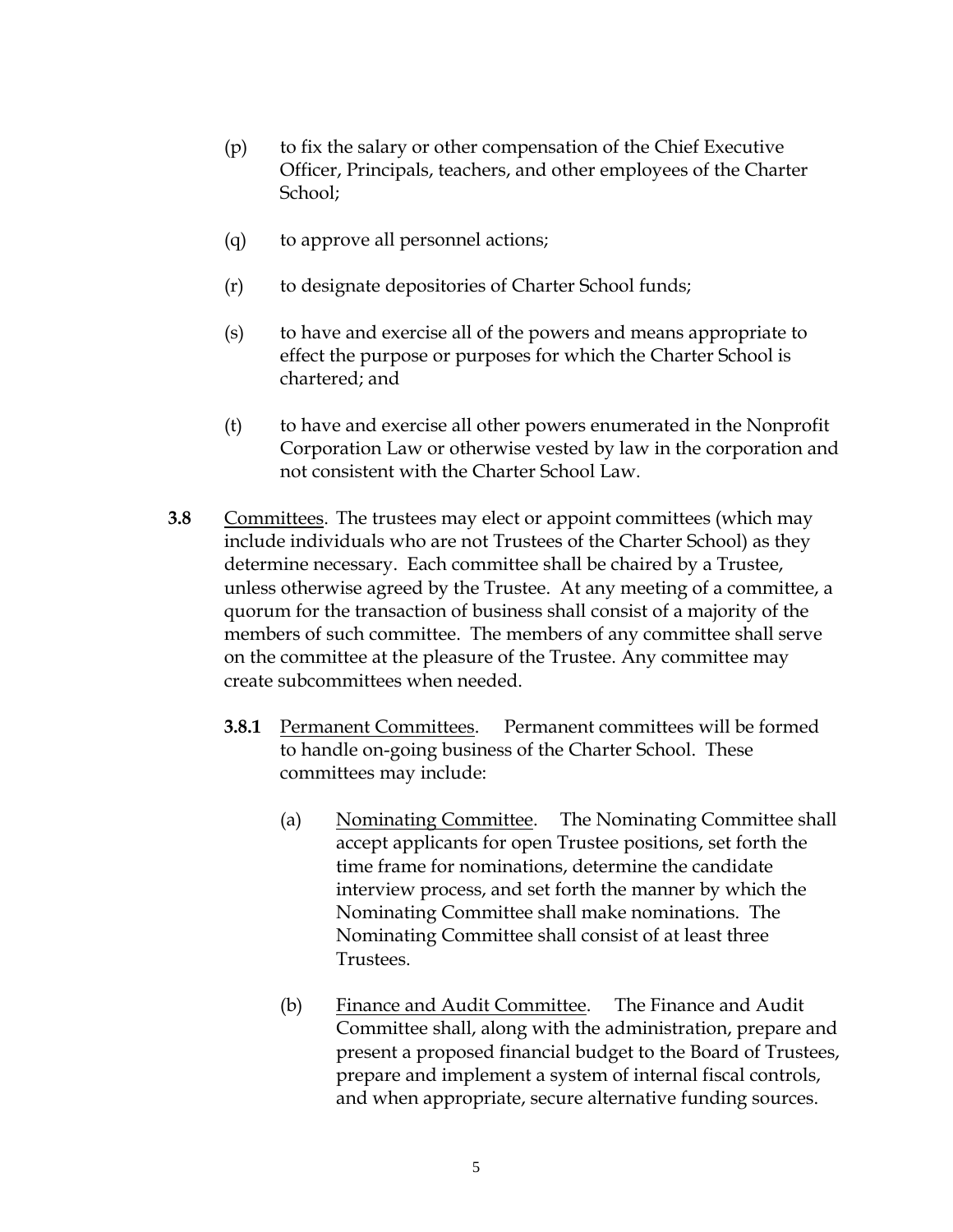- (c) Curriculum and Assessment Committee. The Curriculum and Assessment Committee shall review the curriculum changes presented by the administration and refer such changes to the Board of Trustees for consideration. The committee may make recommendations to the curriculum for the administration to evaluate. The committee may also recommend for administration's review educational strategies and criteria for the evaluation of student performance.
- (d) Personnel Committee. The Personnel Committee shall, in conjunction with administration, review the criteria for the performance and evaluation of the employees of the school and make recommendations when changes to current programs are needed. This committee will work with administration to monitor the morale of employees.
- (e) Student Conduct Committee. The Student Conduct Committee shall, in conjunction with the administration, review the school's Student Code of Conduct and recommend revisions as necessary. This committee will conduct, or appoint a hearing examiner to conduct, any disciplinary hearing regarding the expulsion of a student, with either the committee or the hearing examiner to recommend to the Board final discipline to be imposed.
- (f) Facilities Operations Committee. The Facilities Operations Committee shall, in conjunction with administration, review proposals for physical expansion and safety protocols, and ensure the maintenance of the facilities, including technology and security.
- (g) Strategic Planning Committee. This committee will focus on long-term planning. The committee will work with administration to review risk areas, succession plans, staff turnover, and work with the Facilities Operations Committee regarding facilities expansion projects.
- (h) Community-Building Committee. This committee will focus on donations, corporate visits (by students), volunteerism (by corporations in the school and student in the community). This includes participation in Collegium community activities.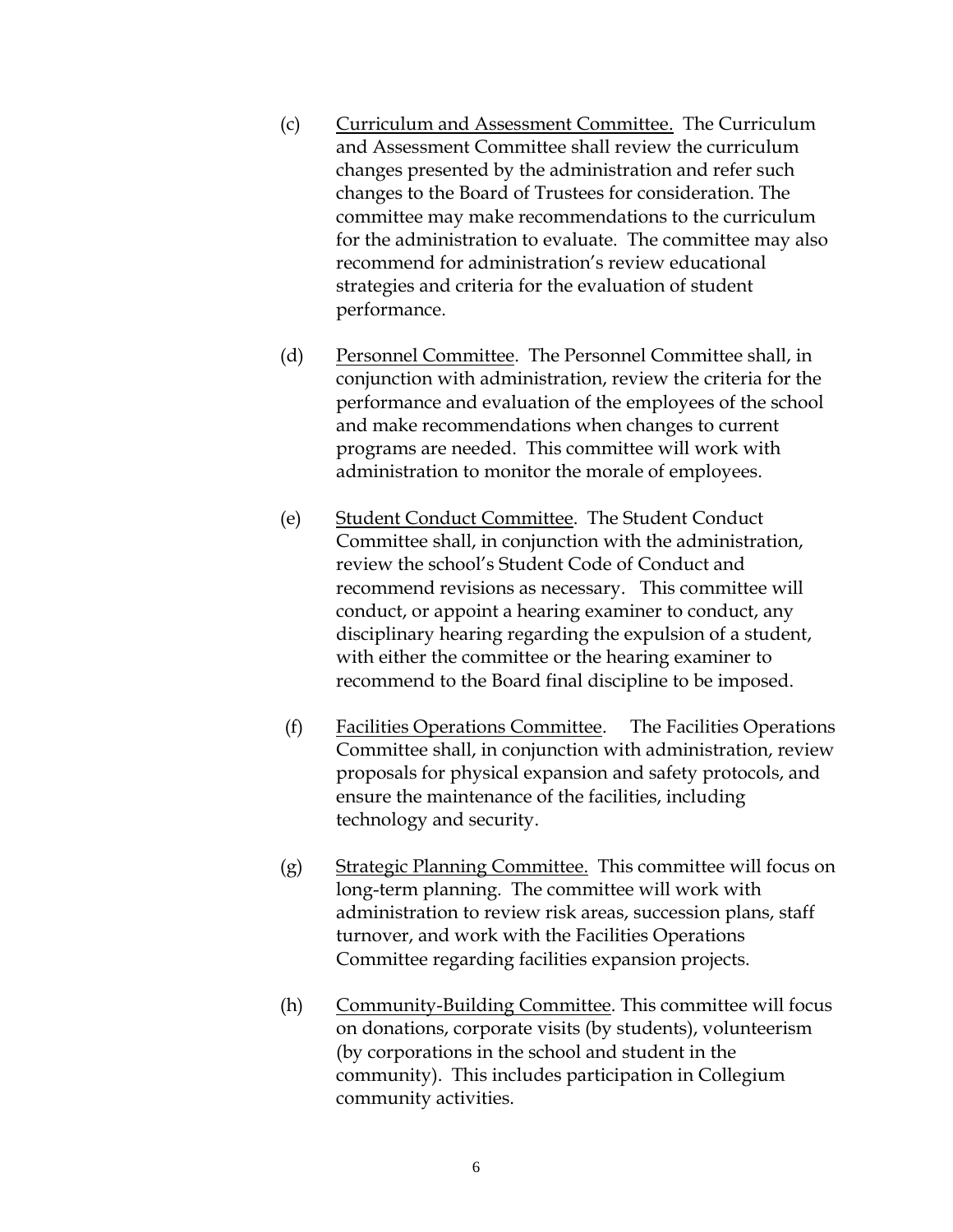- (i) Ad hoc Committees. Ad Hoc Committees will be formed by the Board of Trustees from time to time as deemed necessary to handle specific events, functions, or issues. These committees will be terminated upon completion of their specific assigned task or as determined by the Board of Trustees. Ad Hoc Committees will be chaired by designees of the Board of Trustees.
- **3.9** Adoption and Modification of Policies. The Permanent and Ad Hoc Committees will identify areas of need and/or concern and make recommendations to the Board of Trustees for addition to or modification of current policies or by-laws. The Trustees will vote on these recommendations at either a regularly scheduled meeting or a specifically called meeting. A majority vote of the Members of the Board of Trustees will be required for adoption and/or modification of policies. If a majority vote is not obtained, the proposed recommendation may be returned to the appropriate committee for refinement.

#### **3.10** Meetings

- **3.10.1** Regular Meetings. Regular meetings of the Trustees may be held at such time and at such places as the Trustees determine. Call or notice to the Trustees shall not be required for regular meetings (except as required by Section 3.10.8 hereof), provided that reasonable notice is made of the first regular meeting following the determination of the Trustees of the time and place of regular meetings.
- **3.10.2** Special Meetings. Special meetings of the Trustees may be held anytime and anyplace when called by the President of the Board of Trustees or by two or more Trustees. In addition to the notice required by Section 3.10.8 hereof, reasonable notice of the time and place of special meetings shall be given to each Trustee. Such notice will specify the purposes of the meeting. It shall be given to each Trustee. It shall be considered reasonable and sufficient notice to a Trustee to provide notice by regular US mail, an overnight delivery service, or email at least 24 hours before a called meeting.
- **3.10.3** Annual Meeting. The Trustees shall meet annually on the 2nd Thursday of June at 7:00 p.m. at a place convenient to the Members of the Board of Trustees and members of the community. In the event that the annual meeting is not held on the specified day, the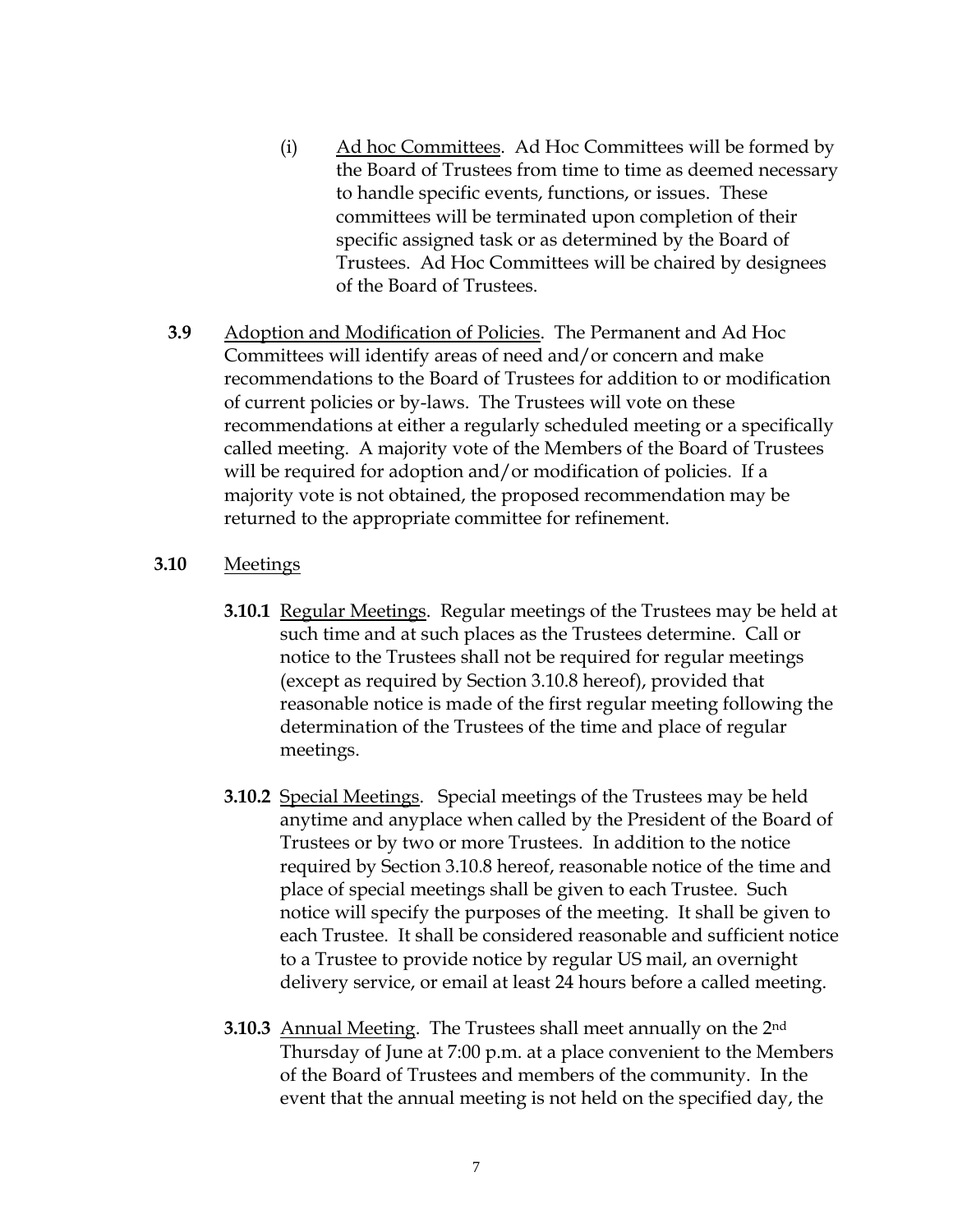Trustees may hold a special meeting in place thereof, and any business transacted or elections held at such meeting shall have the same force and effect as if transacted or held at the annual meeting, provided that notice is given for the meeting and the notice indicates that the special meeting shall be in place of the annual meeting. Notice of the annual meeting or notice of a special meeting called in its place, setting forth the date, time and place shall be published in accordance with Section 3.10.8 hereof. At the Annual Meeting the CEO shall present an annual report which shall set forth:

- (a) The assets and liabilities, including the trust funds, of the corporation as of the end of the fiscal year immediately preceding the date of the report;
- (b) The principal changes in assets and liabilities including trust funds, during the year immediately preceding the date of the report;
- (c) The revenue or receipts of the corporation, both unrestricted and restricted to particular purposes, for the year immediately preceding the date of the report, including separate data with respect to each trust fund held by or for the corporation;
- (d) The expenses or disbursements of the corporation, for both general and restricted purposes, during the year immediately preceding the date of the report, including separate data with respect to each trust fund held by or for the corporation;
- (e) The capital budget and the operating budget for the corporation's current fiscal year;
- (f) A schedule of proposed major activities for the current fiscal year; and
- (g) A summary of the corporation's compliance with the laws and regulations of federal, state and local governmental agencies and with the standards, rules and regulations of the various accrediting and approval agencies.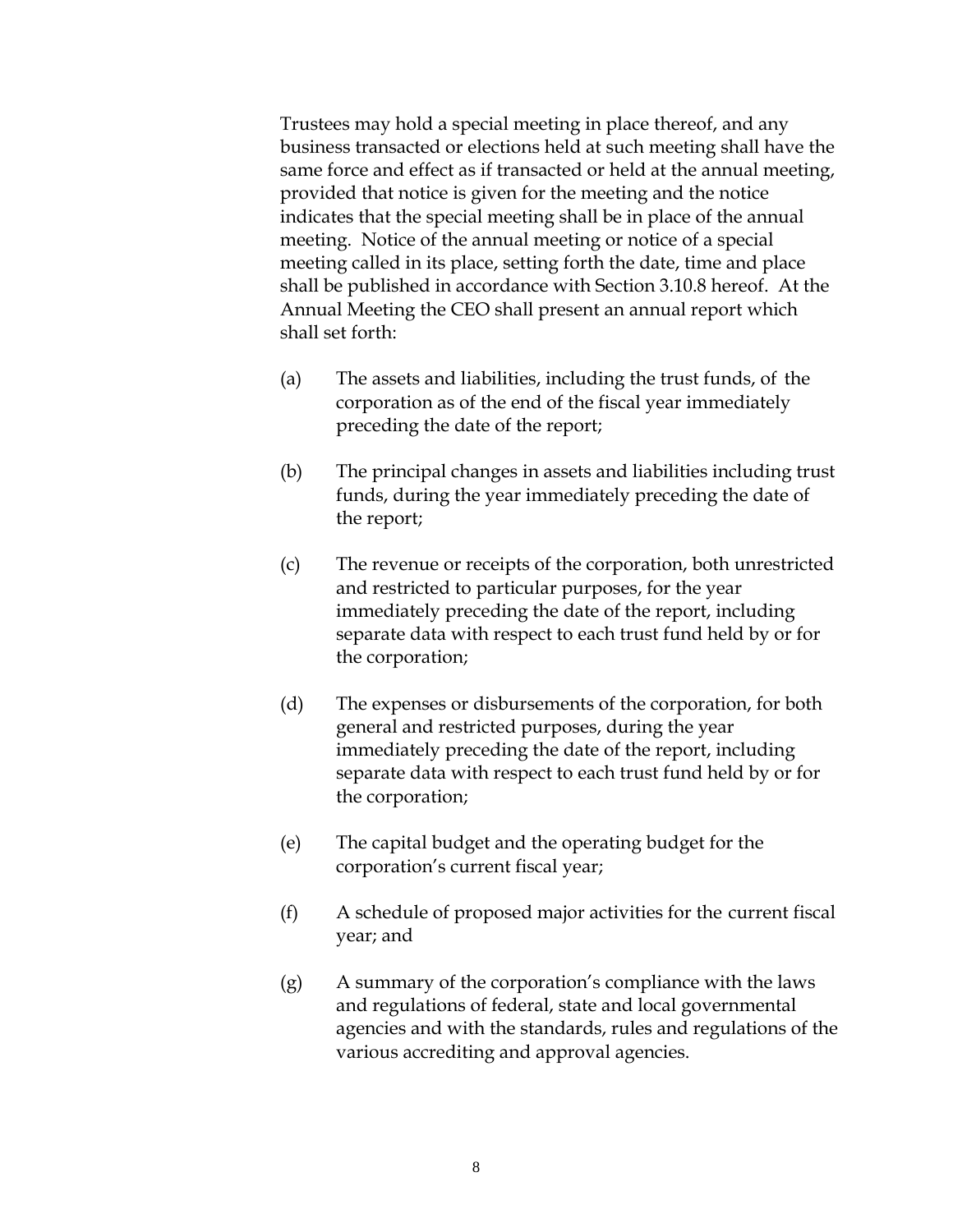- **3.10.4** Quorum. At any meeting of the Trustees a quorum for the conduct of business by the Board of Trustees shall consist of a majority of the directors then in office.
- **3.10.5** Action of Vote. When a quorum is present at a meeting of the Board of Trustees, a majority of the Trustees present and voting shall decide any question including election of officers, unless otherwise provided by law or these by-laws, including but not limited to, Section 3.10.7, 3.10.9 and 3.12.
- **3.10.6** Conference Telephone Meetings. One or more persons may participate in a meeting of the Board or of a committee of the Board by means of conference telephone or similar communications equipment by means of which all persons participating in the meeting can hear each other. Participation in a meeting pursuant to this Section 3.10.6 shall constitute presence in person at such meeting.
- **3.10.7** Optional Provisions Not Required by Law. An affirmative vote of the majority of the members of the Board of Trustees then in office shall be required in order to take each of the following actions, of any previously taken action relating to the same subject matter:
	- (a) adopting a school calendar, provided that any calendar must provide for 990 hours or 180 days of instruction for students in grades 7 through 12 and 900 hours or 180 days of instruction for students in grades 1 through 6;
	- (b) adopting textbooks;
	- (c) appointing or dismissing school administrators;
	- (d) adopting or amending the annual budget;
	- (e) purchasing or selling land;
	- (f) locating new buildings or changing the locations of previously used buildings;
	- (g) creating or increasing any indebtedness;
	- (h) adopting courses of study;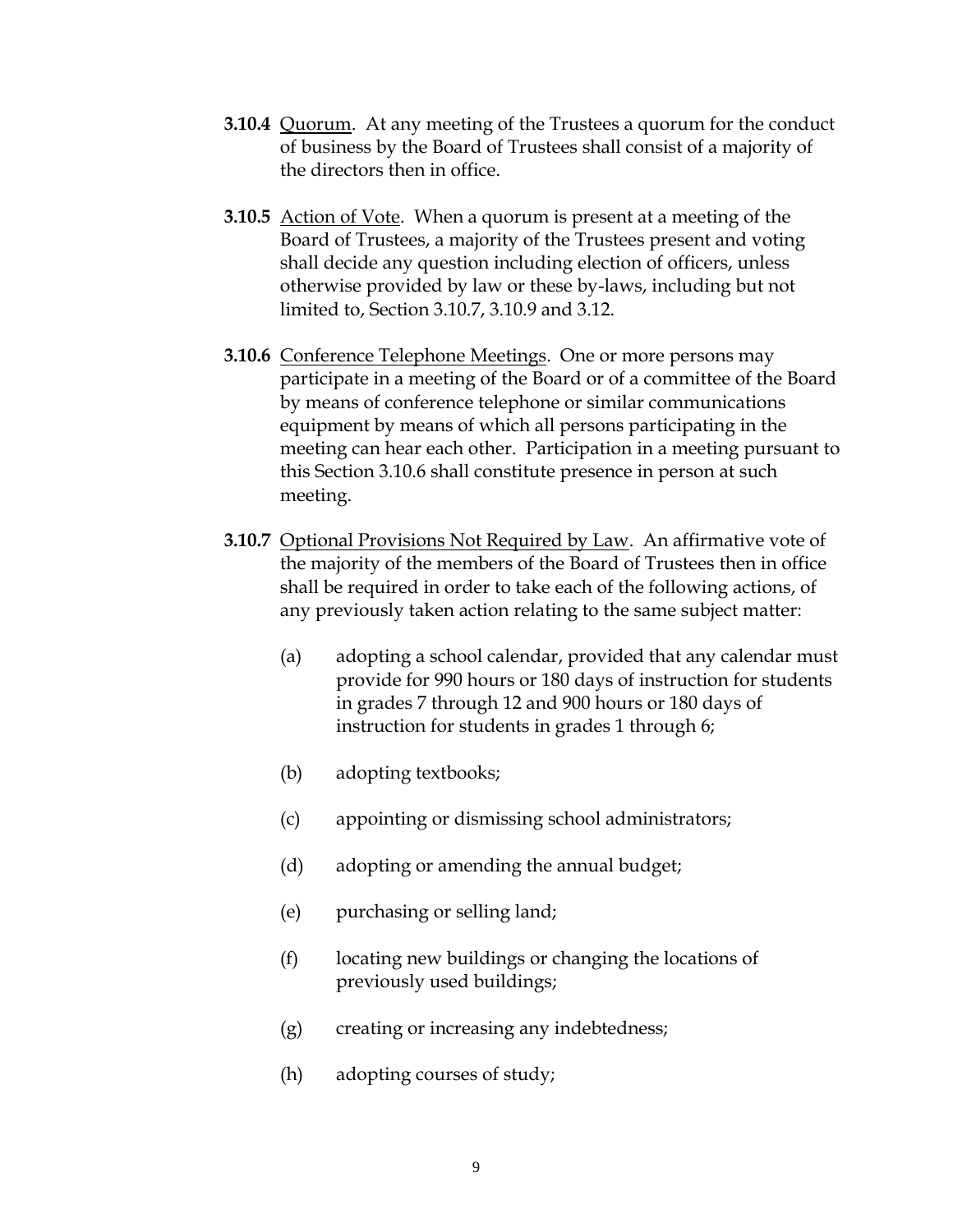- (i) designating depositories for Charter School funds;
- (j) entering into contracts of any kind where the amount involved exceeds \$500;
- (k) fixing salaries or other compensation of administrators, teachers, or other employees of the Charter School; and
- (l) entering into contracts with and making appropriations to an intermediate unit, school district, or Area Vocational/Technical School for the Charter School's proportionate share of the cost of services provided or to be provided by any such entity.
- **3.10.8** Open Meeting Law. All meetings of the Board of Trustees of the Charter School where actions are formally presented for approval shall be held as public meetings as described in the Sunshine Act, 65 P.S. 271, et seq., Act of July 3, 1986, P.L. 388, as amended (the "Sunshine Act"). Notices of all meetings shall be given in the manner described in the Sunshine Act.
- **3.10.9** Real Estate Transactions. A vote of two-thirds (2/3) of the members in office of the Board of Trustees duly recorded showing how each member voted shall be required in order to take action on the following subject: purchase of real property or the sale, mortgage, lease or other disposal of real property.
- **3.11** Compensation and Conflicts of Interest. Trustees shall serve as Trustees without receiving any compensation for their services as Trustees. Voting on any matter involving a conflict of interest shall be governed by the Public Official and Employee Ethics Act, 65 P.S. 401-422. Notwithstanding the foregoing, common interested Trustees may be counted in determining the presence of a quorum at a Board meeting in which a transaction described above is authorized, approved, or ratified.
- **3.12** Reservation of Powers. None of the following actions may be taken by the Corporation without the prior approval of not less than four-fifths (4/5) of the Board of Trustees then in office:
	- (a) to amend the Articles of Incorporation of the Corporation or these Bylaws;
	- (b) to dissolve or liquidate the Corporation;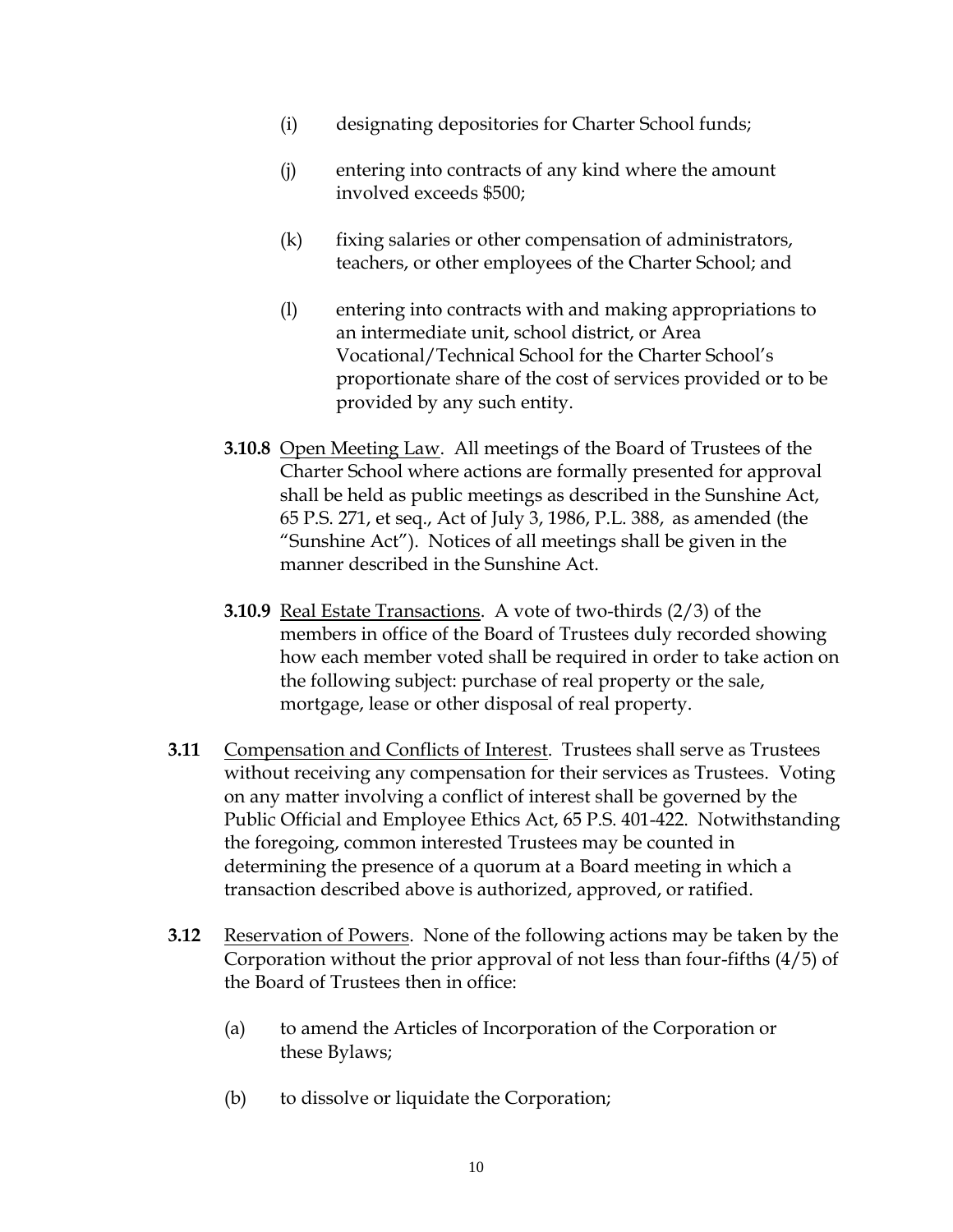- (c) to merge or consolidate the Corporation; and
- (d) to convey, sell or transfer substantially all the Corporation's assets.

## **Section 4. Officers and Agencies**

- **4.1** Number and Qualification. The Officers of the Charter School shall be a President, a Vice President, a Treasurer, and a Secretary. The President, Vice President, Treasurer and Secretary shall be members of the Board of Trustees.
- **4.2** Election. The officers shall be elected annually by the Board of Trustees at the annual meeting held pursuant to the provisions of Section 3.10.3 of these by-laws. If at any other time a vacancy exists in these offices, an officer may be elected to fill a vacancy for the remainder of the term at any special or regular meeting of the Trustees.
- **4.3** Term of Office. The President, Vice President, Secretary, and Treasurer shall hold office for one year, until his/her qualified successor is chosen at the next annual meeting of the Board of Trustees.
- **4.4** President. The President of the Board of Trustees shall preside at all meetings of the Trustees, except as the Trustees shall otherwise determine; and shall have such other powers and duties as may be determined by the Trustees.
- **4.5** Vice President. The Vice President of the Board of Trustees shall have and exercise all the powers and duties of the President in his/her absence. The Vice President shall have such other powers and duties as may be determined by the Board of Trustees.
- **4.6** Treasurer. The Treasurer shall be responsible for the Charter School's financial affairs, funds, securities, and valuable papers and shall keep full and accurate records thereof. The Treasurer shall supervise the Chief Executive Officer with regard to those fiscal matters assigned to the Chief Executive Officer.
- **4.7** Secretary. The Secretary shall record and maintain records of all proceedings of the Trustees in a book or series of books kept for that purpose. These books shall be open at all reasonable times to the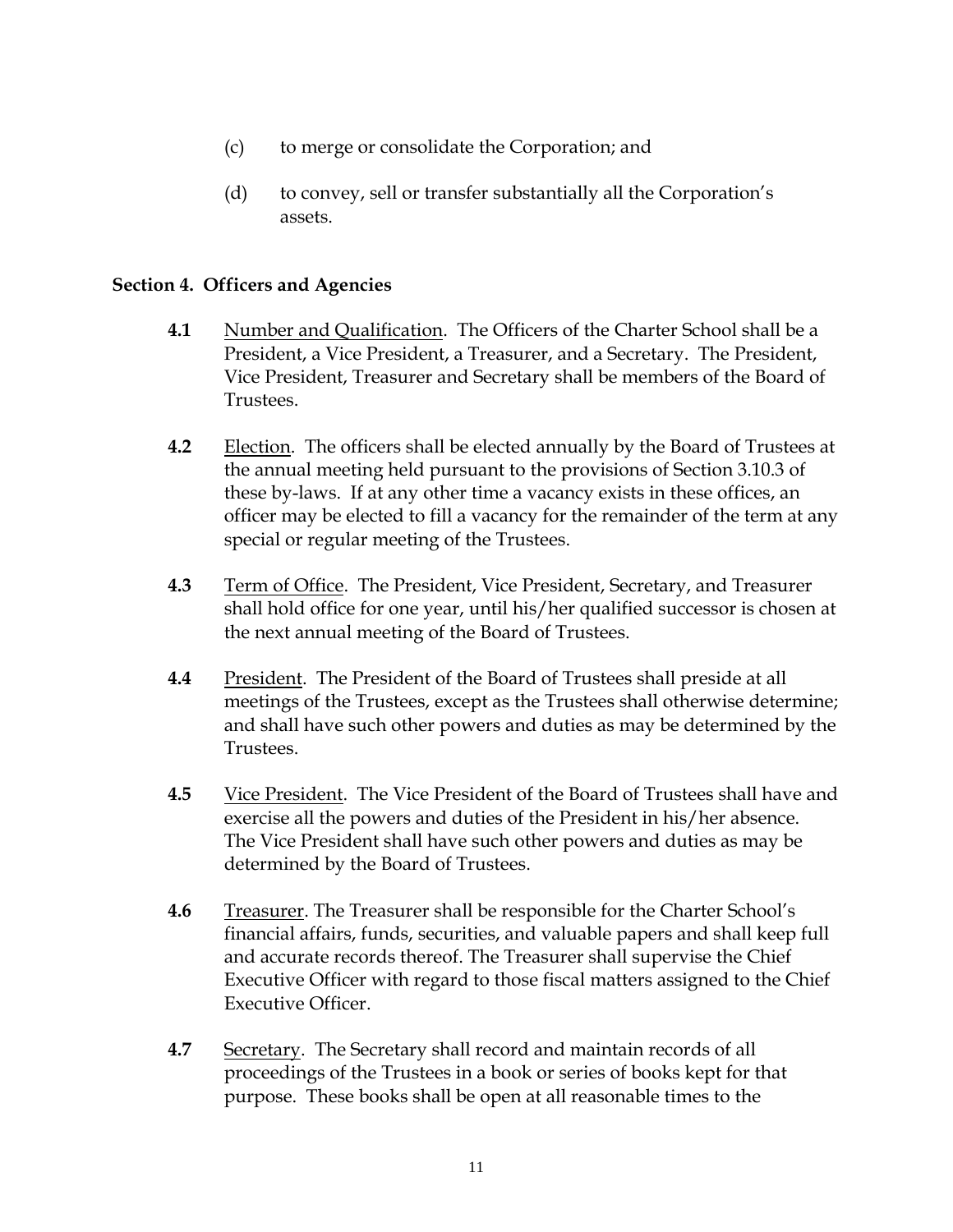inspection of any member of the Board of Trustees of the Charter School. Such book or books shall also contain the original or attested copies of the Articles of Incorporation, the bylaws and the names and residence addresses of all members of the Board of Trustees. .

- **4.8** Other Officers. The Board of Trustees may elect or appoint such other officers as it deems useful for the proper operation of the Charter School.
- **4.9** Chief Executive Officer. The Chief Executive Officer shall be the administrative head of the Charter School. He or she shall serve in an advisory capacity to the Board and shall report to the Board on all matters relative to his duties. The Chief Executive Officer shall be responsible for routine fiscal matters, including receipt of funds (including local, state, federal, and privately donated funds), payment of invoices and contracts as approved by the Board of Trustees, general bookkeeping and accounting, as well as assistance to the Certified Public Accountant assigned to audit the books of the Charter School.
- **4.10** Principals. Collegium Charter School shall have Principals and Assistant Principals. The exact number and assignment to be determined by the CEO and approved by a vote of Board. A Principal shall be the academic head of the grade levels to which he/she is assigned. A Principal shall bring to the Board such matters as are appropriate to inform the Board fully in its policy-making duties.
- **4.11** Bonding of Officers and Employees. The Treasurer and the Secretary of the Charter School shall furnish a bond in such amount and with such surety as may be required, from time to time, by the Board. At the direction of the Board, any other officer or employee shall furnish a bond in such amount and with such surety as may be required by the Board. The expense of furnishing any such bond shall be paid by the Charter School.
- **4.12** Succession Plan for Collegium Charter School.
	- (a) Board of Trustees. In the event that the President of the Board of Trustees resigns, is removed from office, or is unable to serve for any reason, the Vice President shall become the President of the Board of Trustees. In the event that both the President and the Vice President resign, are removed, or are unable to serve for any reason, the Treasurer shall become the President of the Board of Trustees. In the event that the President, Vice President, and Treasurer resign, are removed from office, or are unable to serve for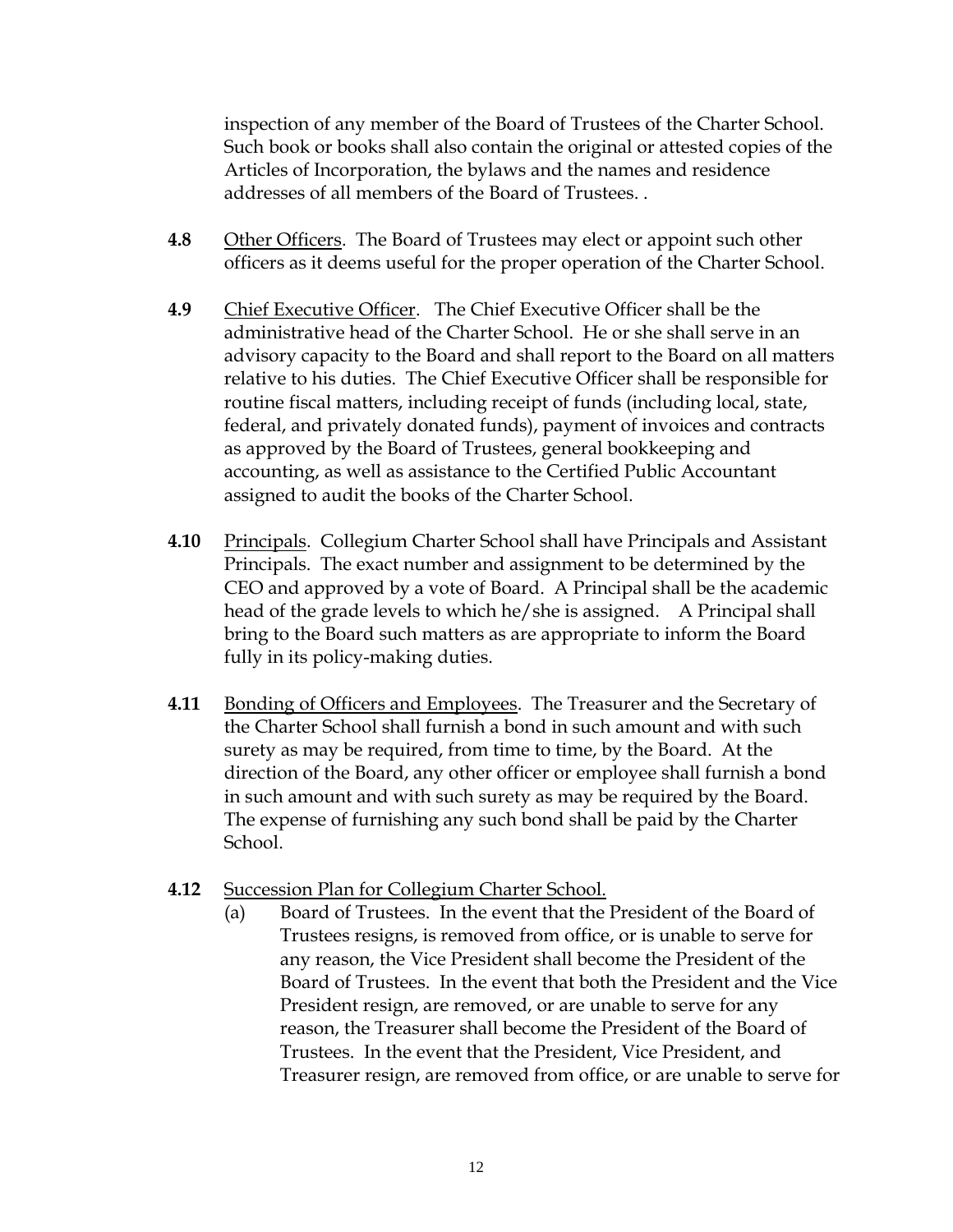any reason, the Secretary shall become President of the Board of Trustees.

- (b) Chief Executive Officer. In the event that the Chief Executive Officer resigns, is released from his or her position, or otherwise is terminated from employment, the Director of Administrative Services shall assume the duties and exercise the powers of the Chief Executive Officer until a new Chief Executive Officer is hired by the Board of Trustees. In such an event, the Board of Trustees shall convene a special meeting to determine the appropriate permanent replacement. In the event that the Chief Executive Officer is temporarily unable to perform his or her duties because of injury or illness but is retained in the position by the Board of Trustees, the Director of Administrative Services shall assume the duties and exercise the powers of the Chief Executive Officer until such time as the Chief Executive Officer is able to perform his or her duties. If the Director of Administrative Services is, for any reason, unable to assume the duties and exercise the powers of the Chief Executive Officer as provided in this Section 4.12, then the Board shall convene a special meeting to determine the appropriate temporary replacement.
- (c) Principal. In the event that the Principal resigns, is released from his or her position, or otherwise is terminated from employment, the CEO shall appoint a temporary replacement who is properly credentialed to serve as a Principal and perform the duties of the Principal until such time as a permanent replacement for the departed Principal is hired.

### **Section 5. Parental Involvement**

Parental involvement and input in decision-making will be insured through the participation by the parents on designated committees and in special events sponsored by the Charter School. Parents are defined as the parents or guardians of students enrolled in and attending COLLEGIUM CHARTER SCHOOL.

# **Section 6. Community Involvement**

Community involvement and input in decision-making will be insured through the participation by community members on designated committees and in special events sponsored by the Charter School. A community member is defined as a resident of the Commonwealth of PA who is not a parent, student, nor a faculty or staff member of the Charter School.

### **Section 7. Dues**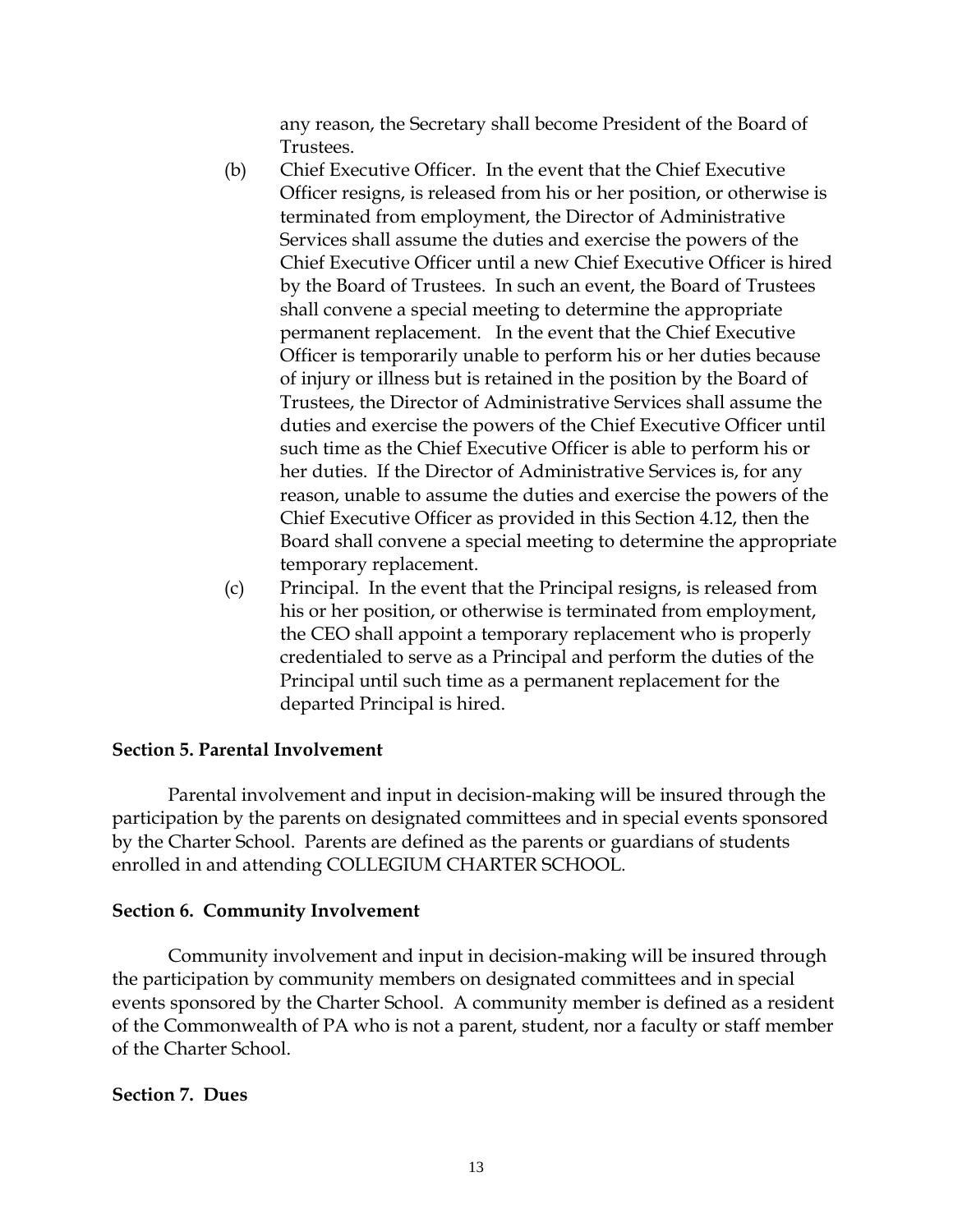The Trustees shall not be required to pay any dues or membership fees.

# **Section 8. Removal of Officers and Trustees**

- **8.1** Officers. Any elected or appointed officer may be removed from office for failure to perform or conduct detrimental to the Charter School by a twothirds vote of the Board of Trustees. The officer is entitled to a hearing before the Board of Trustees or before a hearing officer designated by the Board of Trustees prior to a vote of a call for removal.
- **8.2** Trustees. The entire Board of Trustees may remove a Trustee, who is not otherwise serving as an elected or appointed Officer in accordance with Sections 4.4, 4.5, 4.6, 4.7 and 4.8 of these Bylaws, with or without cause by a two-thirds (2/3) vote of the of the Board of Trustees entitled to cast votes. In addition, if so decided by the Board of Trustees, it may remove any Trustee for the following conduct (list is not all inclusive):
	- (a) Failure to attend two consecutive meetings without reasonable justification; and/or
	- (b) Failure to attend more than three meetings in one fiscal year without reasonable justification.

For conduct detailed in (a) and (b) above, if decided, the Board of Trustees shall only remove such Trustee by a two-thirds (2/3) vote at the next scheduled meeting of the Board of Trustees.

# **Section 9. Personal Liability**

- **9.1** Definitions. For purposes of this Article:
	- (a) "Corporation" means the Corporation named at the beginning of these Bylaws, and if it is involved in any consolidation or merger, each constituent corporation absorbed in, and each surviving or new corporation surviving or resulting from, such consolidation or merger;
	- (b) "Liability" means any compensatory, punitive or other damages, judgment, amount paid in settlement, fines, penalty, excise tax assessed with respect to an employee benefit plan, and cost or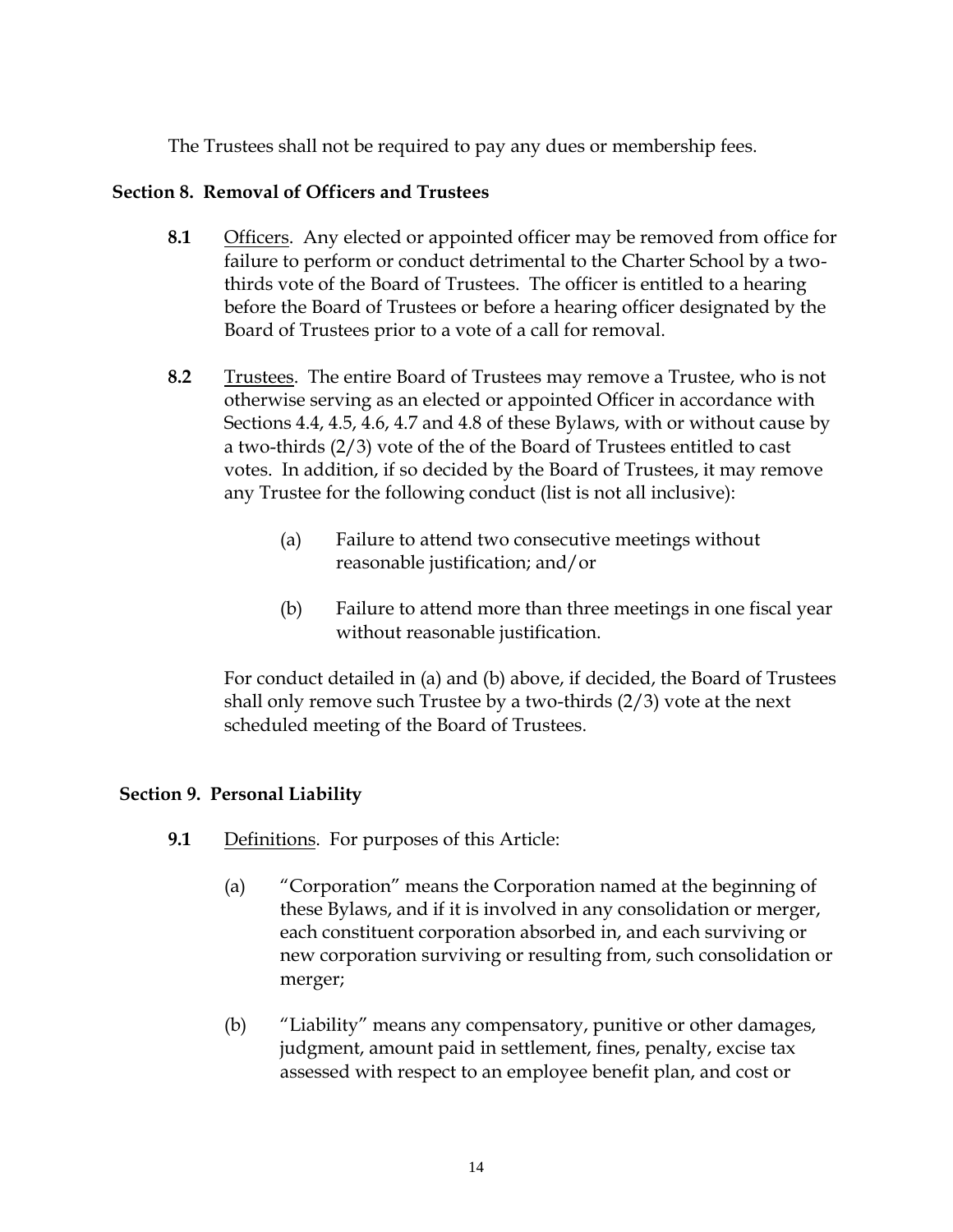expense of any nature whatsoever, including without limitation, attorneys' fees and costs of proceedings;

- (c) "Indemnified Capacity" means any and all past, present and future service by a Representative in one or more capacities:
	- (i) as a director, officer, employee or agent of corporation; or
	- (ii) at the request of the Corporation, as a director, officer, employee, agent, director, or fiduciary of another corporation or any partnership, joint venture, trust, employee benefit plan, or other entity, enterprise or undertaking, including service as a representative that imposes duties on or involves service by the representative with respect to an employee benefit plan, its participants or beneficiaries;
- (d) "Proceeding" means any threatened, pending or completed action, suit, appeal or other proceeding of any nature, whether civil, criminal, administrative or investigative, whether formal or informal, and whether brought by or in the right of the Corporation, or otherwise; and
- (e) "Representative" means any person who: (i) serves or has served as a director, officer, employee or agent of the Corporation; or (ii) has been expressly designated by the Board as a Representative of the Corporation for purposes of and entitled to the benefits under this Section 9.
- **9.2** Indemnification. Subject to the subsequent provisions of this Section 9.2 and of Section 9.3, the Corporation shall indemnify a Representative against any Liability actually and reasonably incurred by the Representative in connection with any Proceeding in which he or she may be involved as a party or otherwise by reason of the fact that the Representative is or was serving in an Indemnified Capacity, including without limitation, any Liability resulting from an actual or alleged breach or neglect of duty, error, misstatement or misleading statement, negligence, gross negligence, or act or omission giving rise to strict or products liability, except to the extent: (a) the conduct of the Representative is determined by a court to have constituted willful misconduct or recklessness; (b) the conduct of the Representative is based upon or attributable to his or her receipt from the Corporation of a personal benefit to which the person is not legally entitled; (c) the liability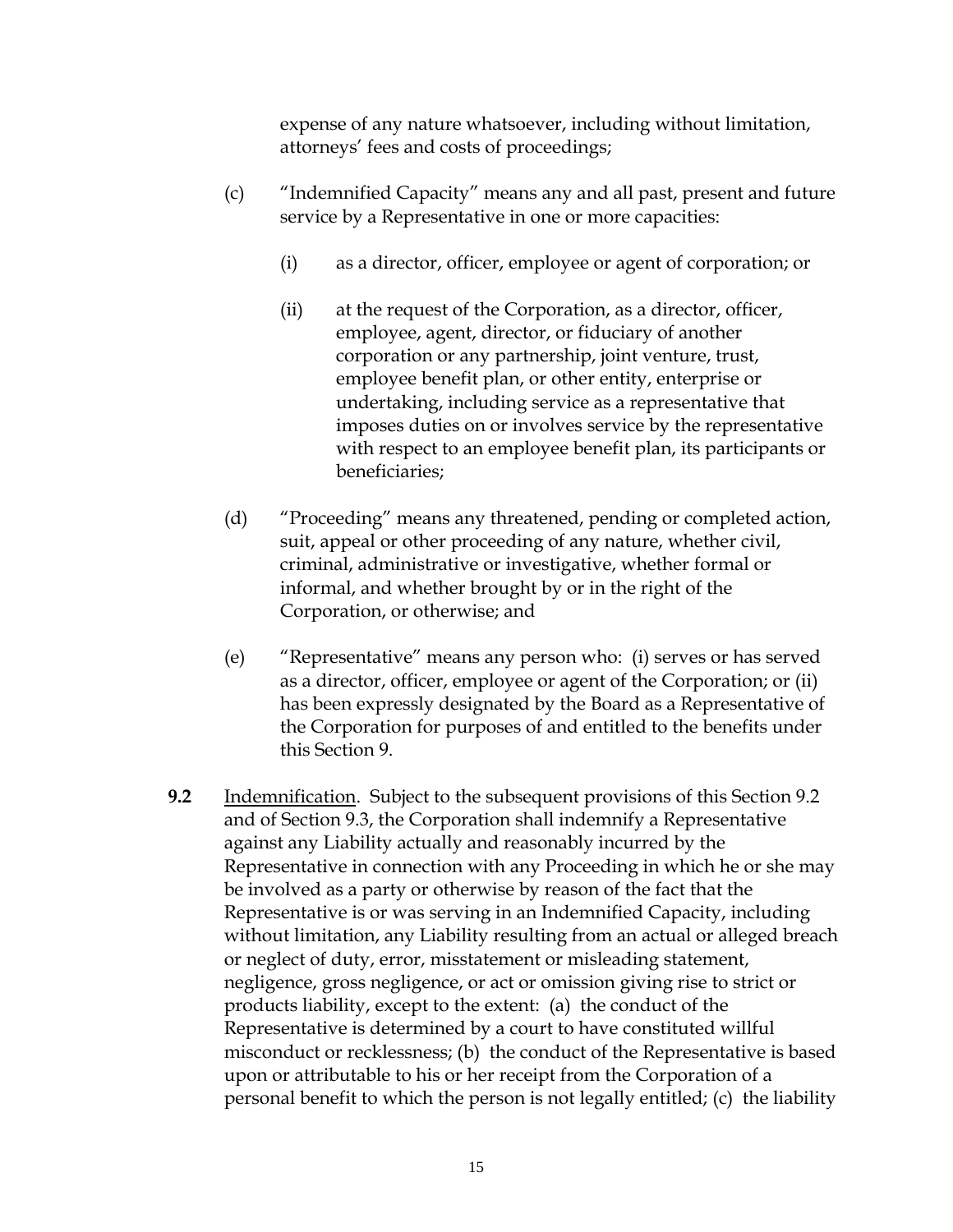of a Representative is with respect to the administration of assets held by the Corporation in trust pursuant to Section 5547 of the Pennsylvania Nonprofit Corporation Law of 1988, as amended; or (d) such indemnification is expressly prohibited by applicable law or otherwise is unlawful.

The Corporation shall indemnify a Representative under the preceding provisions of this Section 9.2 only if the Representative acted in good faith and in a manner he or she reasonably believed to be in, or not opposed to, the best interests of the Corporation and, with respect to any criminal proceeding, had no reasonable cause to believe his or her conduct was unlawful. The termination of any Proceeding by judgment, order, settlement or conviction, or upon a plea of nolo contendere or its equivalent, shall not of itself create a presumption that the person did not act in good faith and in a manner that he or she reasonably believed to be in, or not opposed to, the best interests or the Corporation and, with respect to any criminal proceedings, had reasonable cause to believe that his or her conduct was unlawful. Action with respect to an employee benefit plan taken or omitted in good faith by a Representative in a manner that he or she reasonably believed to be in the best interests of the participants and beneficiaries of the plan shall be deemed to be action in a manner that is not opposed to the best interests of the Corporation.

The Corporation shall not indemnify a Representative under the preceding provisions of this Section 9.2 with respect to any claim, issue or matter as to which the Representative has been adjudged to be liable to the Corporation in a Proceeding brought by or in the right of the Corporation to procure a judgment in its favor, unless (and then only to the extent that) the court of common pleas of the judicial district embracing the county in which the Corporation's registered office is located or the court in which the action was brought determines upon application that, despite the adjudication of Liability but in view of all of the circumstances of the case, the Representative is fairly and reasonably entitled to indemnification from the Corporation for the expenses that such court deems proper.

Unless ordered by court, any indemnification of a Representative under preceding provisions of this Section 9.2 shall be made by the Corporation only upon a determination made in the specific case that such indemnification of the Representative is proper in the circumstances because he or she has met the applicable standard of conduct set forth in the preceding provisions of this paragraph. Such determination shall be made the Member.

To the extent that a Representative has been successful on the merits or otherwise in defense of any proceeding referred to in Section 5741 or Section 5742 of the Pennsylvania Nonprofit Corporation Law of 1988, as amended, or in defense of any claim, issue or matter therein, such Representative shall be indemnified by the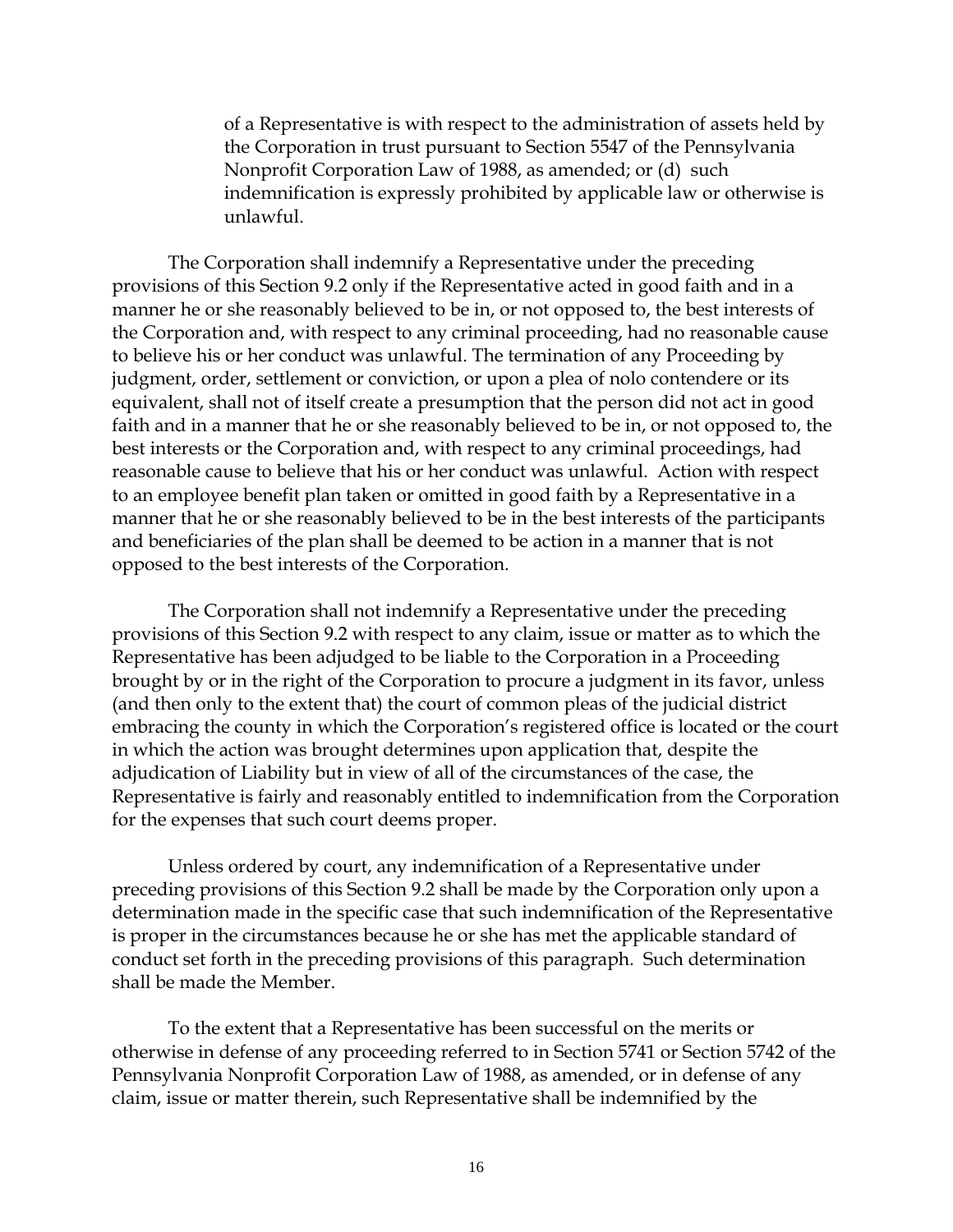Corporation against expenses (including without limitation attorneys' fees and costs of Proceedings) actually and reasonably incurred by such person in connection therewith.

If a Representative is entitled to indemnification under this Section 9.2 in respect of a portion, but not all, of a Liability to which the Representative is subject, the Corporation shall indemnify the Representative to the maximum extent for such portion of the Liability.

- **9.3** Limitation on Indemnification. Notwithstanding any other provision of this Section 9, the Corporation shall not indemnify a Representative under this Section 9 for any Liability incurred in a Proceeding which was initiated by the Representative (which shall not be deemed to include counter-claims or affirmative defenses) or in which the Representative participated as an intervenor or amicus curiae, unless such initiation of or participation in the Proceeding is authorized, either before or after its commencement, by the Board of Trustees.
- **9.4** Advancement of Expenses. The Corporation shall pay, in advance of the final disposition of a Proceeding described in Section 9.2 or the initiation of or participation in a Proceeding authorized under Section 9.3, the expenses (including without limitation attorneys' fees and costs of Proceedings) incurred in good faith in connection with such Proceeding by the Representative who is involved in the Proceeding by reason of the fact that he or she is or was serving in an Indemnified Capacity. Such advancement of expenses shall be made by the Corporation upon its receipt of an undertaking, satisfactory to the Corporation, by or on behalf of the Representative to repay to the Corporation the amounts advanced by the Corporation in the event it is ultimately determined that the Representative is not entitled to indemnification under this Section 9.
- **9.5** Insurance. To effect, secure or satisfy the indemnification and contribution obligations of the Corporation, whether under this Section 9 or otherwise, the Corporation from time to time may self-insure, obtain and maintain insurance or letters of credit, create a reserve, trust, escrow, cash collateral or other fund or account, enter into indemnification agreements, pledge or give a mortgage upon or a security interest in any property of the Corporation, or use any other mechanism or arrangement, in such amounts, at such costs, and upon such other terms and conditions as and when the Board shall determine. Absent fraud, the determination of the Board with respect to such matters shall be conclusive against all security holders, officers and directors, and shall not be subject to avoidance or voidability.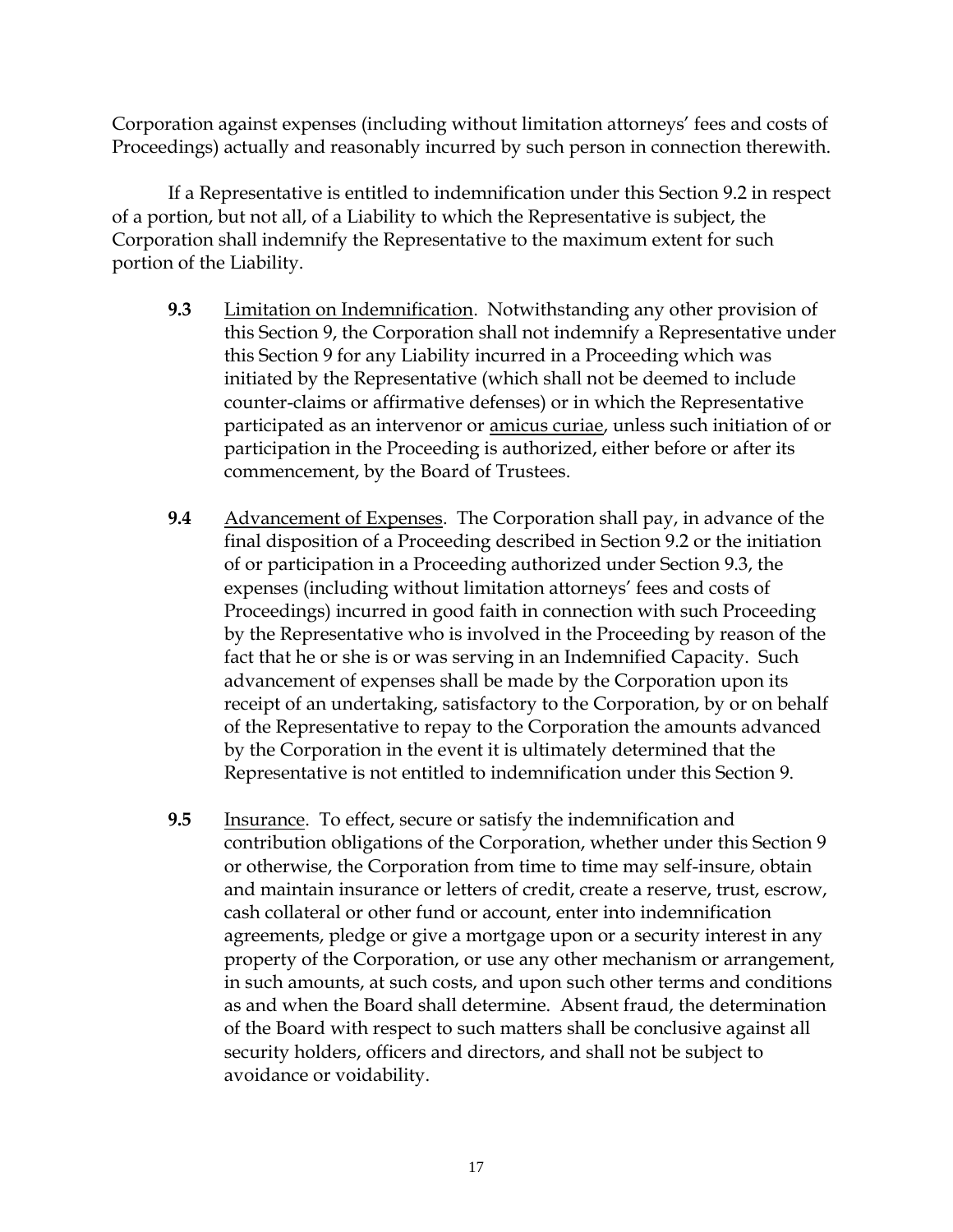- **9.6** Payment of Expenses. A person who is entitled to indemnification or advancement of expenses from the Corporation under this Section 9 shall receive such payment or advancement promptly after the person's written request therefor has been delivered to the Secretary of the Corporation.
- **9.7** Interpretation. The provisions of this Section 9 shall constitute and be deemed to be a contract between the Corporation and its Representatives, pursuant to which the Corporation and each such Representative intend to be legally bound. Each person serving as a Representative shall be deemed to be doing so in reliance upon the rights provided by this Section 9. The rights granted by this Section 9 shall not be deemed exclusive of any other rights to which persons seeking indemnification, advancement of expenses or contribution under this Section 9 may be entitled under any statute, agreement, vote of Directors or disinterested Directors, or otherwise, both as to action in an Indemnified Capacity and as to action in any other capacity. The rights to indemnification, advancement of expenses and contribution provided by this Section 9 shall continue as to a person who no longer serves as a Representative, and shall inure to the benefit of his or her heirs and personal and legal representatives.
- **9.8** Proper Reliance. An Indemnified Representative shall be deemed to have discharged his or her duty to the Charter School if he or she relied in good faith on information, advice or an opinion, report or statement prepared by:
	- (a) one or more officers or employees of the Charter School whom such Indemnified Representative reasonably believes to be reliable and competent with respect to the matter presented;
	- (b) legal counsel, public accountants or other persons as to matters the Indemnified Representative reasonable believes are within the professional expert competence of such persons; or
	- (c) a committee of the Board of Trustees on which he or she does not serve as to matters within its area of designated authority, which committee he or she reasonably believes to merit confidence.
- **9.9** Binding Effect. All rights to indemnification under this Section 9 shall be deemed a contract between the Charter School and the Indemnified Representative pursuant to which the Charter School and each Indemnified Representative intent to be legally bound. Any repeal, amendment or modification of this Section 9 shall be prospective only and shall not affect any right or obligations then existing.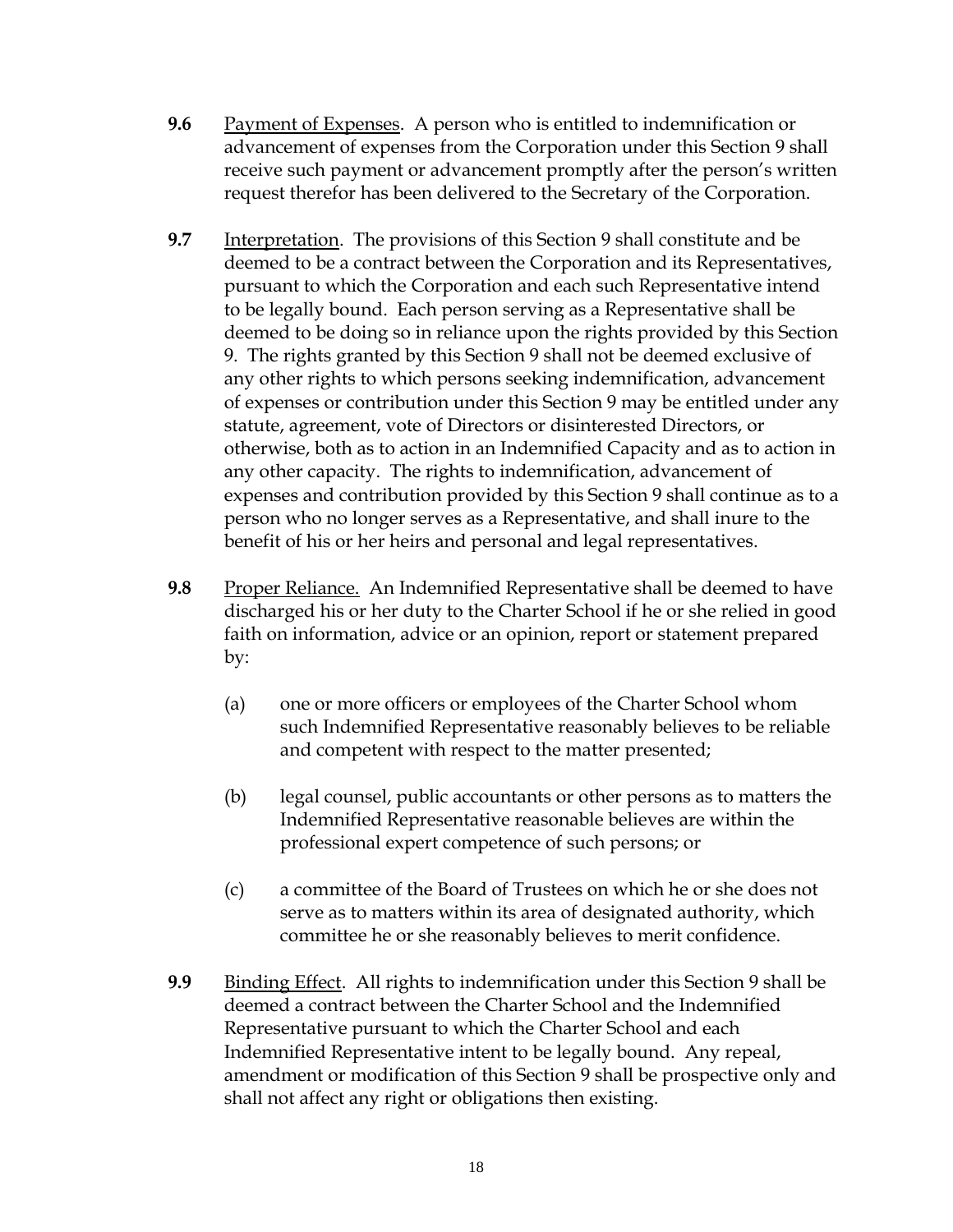- **9.10** Non-exclusive Remedy. The indemnification of Indemnified Representatives, as authorized by this Section 9, shall not be deemed exclusive of any other rights to which those seeking indemnification or advancement or expenses may be entitled under any statute, agreement, vote or disinterested Trustees or otherwise, both as to action in an official capacity and as to action in any other capacity. The indemnification and advancement of expenses provided by or granted pursuant to this Section 9 shall continue as to a person who has ceased to be an Indemnified Representative in respect of matters arising prior to such time, and shall insure to the benefit of the heirs, executors, administrators and personal representatives of such person.
- **9.11** Indemnified Representative. Each person who shall act as an Indemnified Representative of the Charter School shall be deemed to be doing so in reliance upon the rights of indemnification provided by this Section 9.

### **Section 10. Execution of Instruments**

- **10.1** General. All contracts, deeds, leases, bonds, notes, and other instruments authorized to be executed by an Officer of the Charter School shall be signed by the President and Treasurer of the Board of Trustees, except as the Trustees may generally or in particular cases otherwise determine. Any recordable instrument purporting to affect an interest in real estate, executed in the name of the Charter School by the Board of Trustees shall be binding on the school in favor of a purchaser or other person relying in good faith on such instrument, notwithstanding any inconsistent provision of the Charter, by-laws, or votes of the Board of Trustees.
- **10.2** Guarantees.The Charter School shall make no contracts of guarantee without the affirmative vote of two-thirds of the members of the Trustees then in office.

### **Section 11. Dissolution**

Upon revocation or non-renewal of the Charter School's Charter, the Charter School shall be dissolved. After disposition of or making provision for the payment of all liabilities and obligations of the Charter School, any remaining assets shall be distributed on a proportional basis to the school entities with students enrolled in the Charter School for the last full or partial academic year of the Charter School.